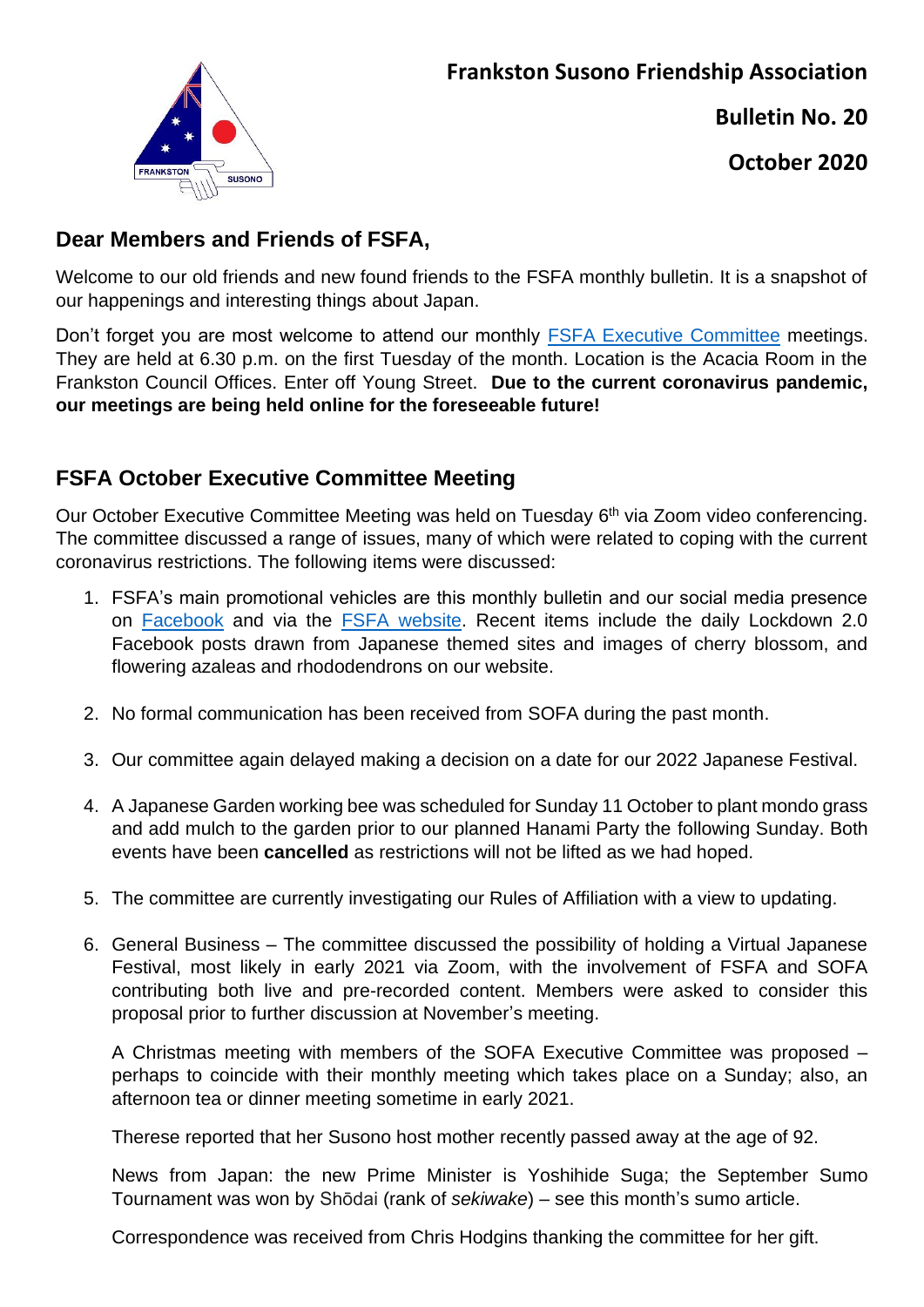#### **Sister Cities Australia Newsletter**

The September edition of SCA's Newsletter contains a range of articles including an invitation to participate in their November AGM via Zoom, a Ginkgo Tree Planting Ceremony and ginkgo tree facts, and the South West Festival of Japan (Bunbury, WA). You can access the SCA website and link to their Newsletter and other great resources by clicking [HERE.](http://www.sistercitiesaustralia.com/)



## **Japan Cheapo –**

The latest edition of Japan Cheapo arrived in my inbox earlier this month and features a range of articles from Hiking the Yatsugatake Mountain Range, to a feature on the Kansai Region and also Kanazawa's Top Airbnbs. Both Japan Cheapo and Tokyo Cheapo have been recommended in our previous bulletins and can be accessed [HERE.](https://tokyocheapo.com/editorial/japan-cheapo/)



## **Sumo's September Tournament in Tokyo**

The Japanese Sumo Association held its September Basho in Tokyo, the usual venue for each year's fifth tournament. The Association once again allowed 2,500 spectators into Tokyo's Ryogoku Kokugikan who were socially distanced, wearing facemasks and only permitted to applaud the wrestlers – no cheering or shouting permitted!

*Yokozuna* Hakuho and Kakuryu did not participate due to injuries which opened the door to the *san'yaku* ranked wrestlers – *ozeki*, *sekiwake* and *komusubi*. Rookie Tobizaru (maegashira #14) was a standout performer and the potential champion until defeated on the final day by the eventual tournament champion *sekiwake* [Shōdai,](https://en.wikipedia.org/wiki/Sh%C5%8Ddai_Naoya) who finished with a 13-2 winning record. Shōdai also won the Outstanding Performance Prize and the Fighting Spirit Prize, and is the first Kumamoto Prefecture-born rikishi. Three days after his win Shōdai was promoted to the second highest *ōzeki* rank by the JSA after posting 45 wins this year. *Shōdai with the Emperor's Cup (weighs nearly 30kg)*



My predicted winner Terunofuji retired on Day 13 due to injury with an 8-5 record!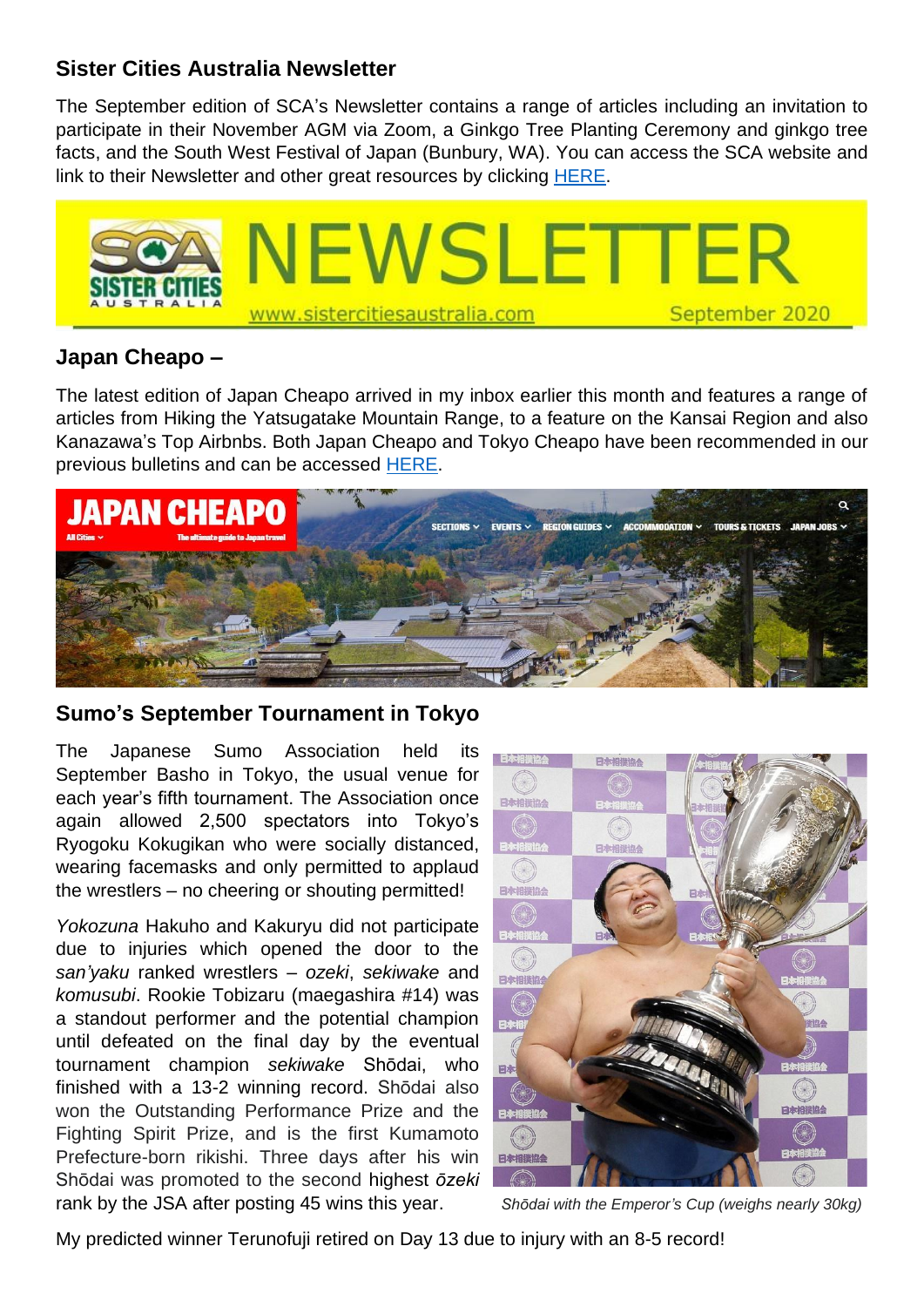# **FSFAves – favourite Japanese recipes**

Committee member Adrian Thomas has contributed this month's recipe:

#### **Home-made natto (fermented soybean) in tofu pocket – UMAI!**

Natto in Tofu Pocket is a vegetarian snack, the sort of fare common in izakayas (an informal Japanese bar) and is a favourite of my wife Chie and her sister Keiko – they are great with beer!

#### **Ingredients**

- 1. Aburaage (tofu pockets) these are used for inari sushi and available from Asian groceries
- 2. Natto (fermented soybean) also available from Asian groceries
- 3. Optional ingredients might also include cooked pork, chicken or beef; spring onion; shiitake mushrooms or other varieties; plus, a selection of vegetables – use your imagination!
- 4. Toothpicks

#### **Instructions**

- 1. Open the pocket and fill with natto or other preferred ingredients.
- 2. Draw the top of the pocket together like a sleeve and thread a toothpick thru to seal it.  $\rightarrow \rightarrow \rightarrow$
- 3. Fry in a Teflon pan to avoid using oil.
- 4. Fry on both sides until the tofu is lightly brown.
- 5. Enjoy!



## **Japanese Themed Resources –** With thanks to my wife Tonia!

## *Hand Washing: Japanese Vocabulary* **–**

This resource comes from [www.digitaldialects.com](http://www.digitaldialects.com/) It is a multilingual presentation for learning words and verbs related to the theme 'wash your hands' in the Japanese language. You can access the resource by clicking [HERE.](https://www.digitaldialects.com/wash_your_hands/Japanese.htm)

## *New Studio Ghibli Screen Savers and Images* **–**

Recently released Studio Ghibli resources can be accessed by clicking [HERE.](http://www.ghibli.jp/info/013344/)

## *Do you know the name of Japan's largest citizen?* **–**

The answer might surprise! You can discover who it is by clicking [HERE.](https://www.bbc.com/news/world-asia-32987622)

## *Lessons we learn from Pokémon –*

The popular cartoon fantasy takes place in a universe full of Shinto elements, where the natural and super-natural meld together. Discover more by clicking [HERE.](https://www.abc.net.au/news/2020-09-06/what-pokemon-pocket-monsters-can-teach-us-japan-shinto-faith/12626798)